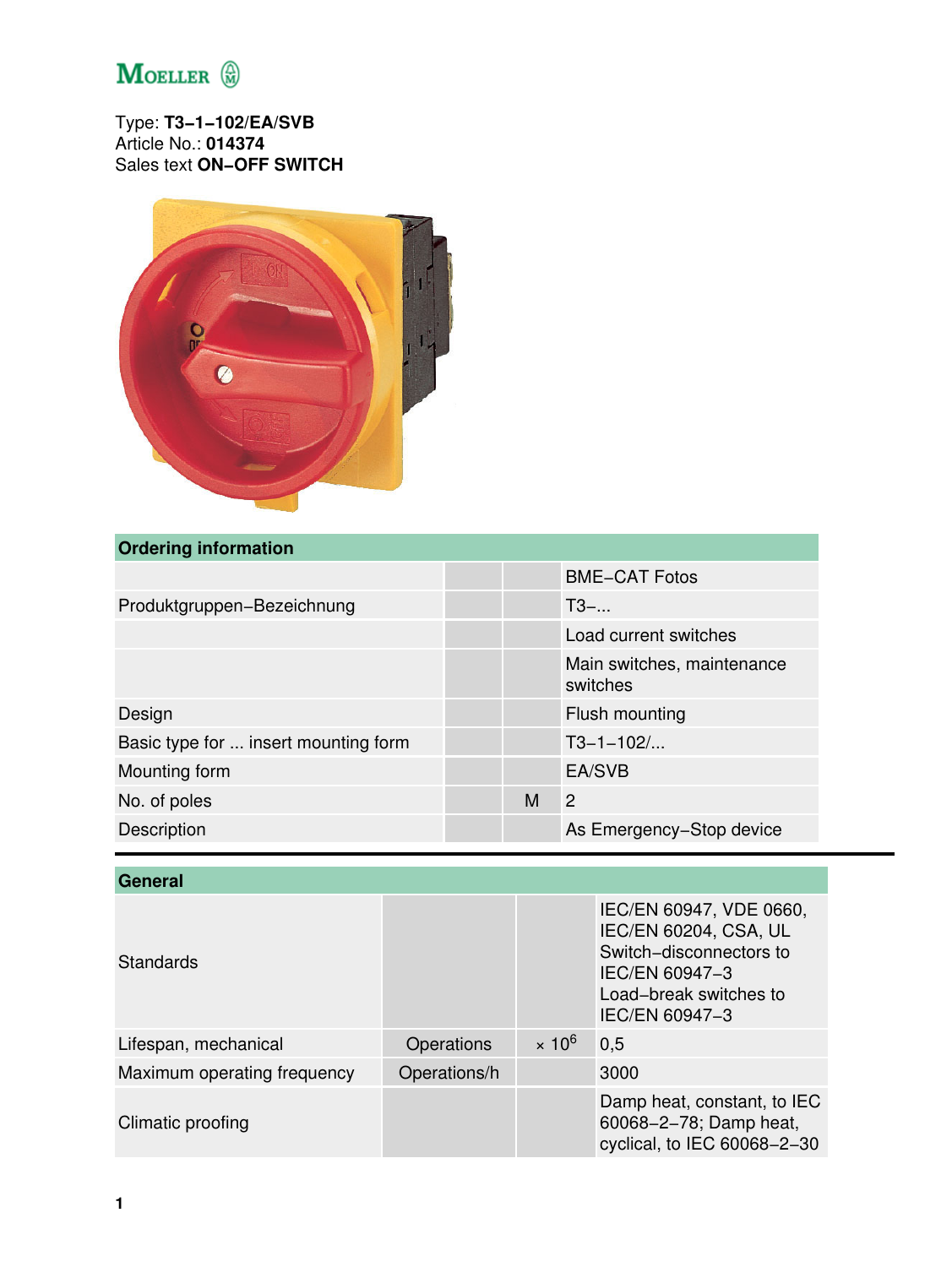| Ambient temperature                                    |                                |                    |                                                |
|--------------------------------------------------------|--------------------------------|--------------------|------------------------------------------------|
| Open                                                   |                                | $^{\circ}$ C       | $-2550$                                        |
| Enclosed                                               |                                | $^{\circ}$ C       | $-2540$                                        |
| Mounting position                                      |                                |                    | As required                                    |
| Mechanical shock resistance to<br>IEC 60068-2-27       | Half-sinusoidal<br>shock 20 ms | $\mathsf{g}$       | >15                                            |
| <b>Contacts</b>                                        |                                |                    |                                                |
| Rated operational voltage                              | $U_{\rm e}$                    | V AC               | 690                                            |
| Rated impulse withstand voltage                        | $U_{\text{imp}}$               | V AC               | 6000                                           |
| Overvoltage category/pollution<br>degree               |                                |                    | III/3                                          |
| Rated uninterrupted current                            |                                |                    |                                                |
| open                                                   | $I_{\rm u}$                    | $\mathsf{A}$       | 32                                             |
| Enclosed                                               | $I_{\rm u}$                    | $\mathsf{A}$       | 32                                             |
| Load rating with intermittent<br>operation, class 12   |                                |                    |                                                |
| AB 25 % DF                                             |                                | $\times l_{\rm e}$ | $\overline{2}$                                 |
| AB 40 % DF                                             |                                | $\times l_{\rm e}$ | 1,6                                            |
| AB 60 % DF                                             |                                | $\times l_e$       | 1,3                                            |
| Short-circuit rating                                   |                                |                    |                                                |
| Fuse                                                   |                                | A gG/gL 35         |                                                |
| Rated short-time withstand<br>current (1 s current)    | $I_{\text{cw}}$                | $A_{rms}$          | 650                                            |
| Safe isolation to VDE 0106 Part<br>101 and Part 101/A1 |                                |                    |                                                |
| between the contacts                                   |                                | V AC               | 440                                            |
| Switching angles                                       |                                | $\circ$            | 90<br>60<br>45<br>30                           |
| Contact units                                          |                                |                    | 11                                             |
| Double-break contacts                                  |                                |                    | max. 22                                        |
| Current heat loss per contact at<br>$l_{\rm e}$        |                                | W                  | 1,1                                            |
| <b>Terminal capacities</b>                             |                                |                    |                                                |
| Solid or stranded                                      |                                | mm <sup>2</sup>    | $1 \times (1 - 6)$<br>$2 \times (1 - 6)$       |
| Flexible with ferrule to DIN<br>46228                  |                                | mm <sup>2</sup>    | $1 \times (0.75 - 4)$<br>$2 \times (0.75 - 4)$ |
| <b>Terminal screw</b>                                  |                                |                    | M4                                             |
| Tightening torque                                      |                                | Nm                 | 1.6                                            |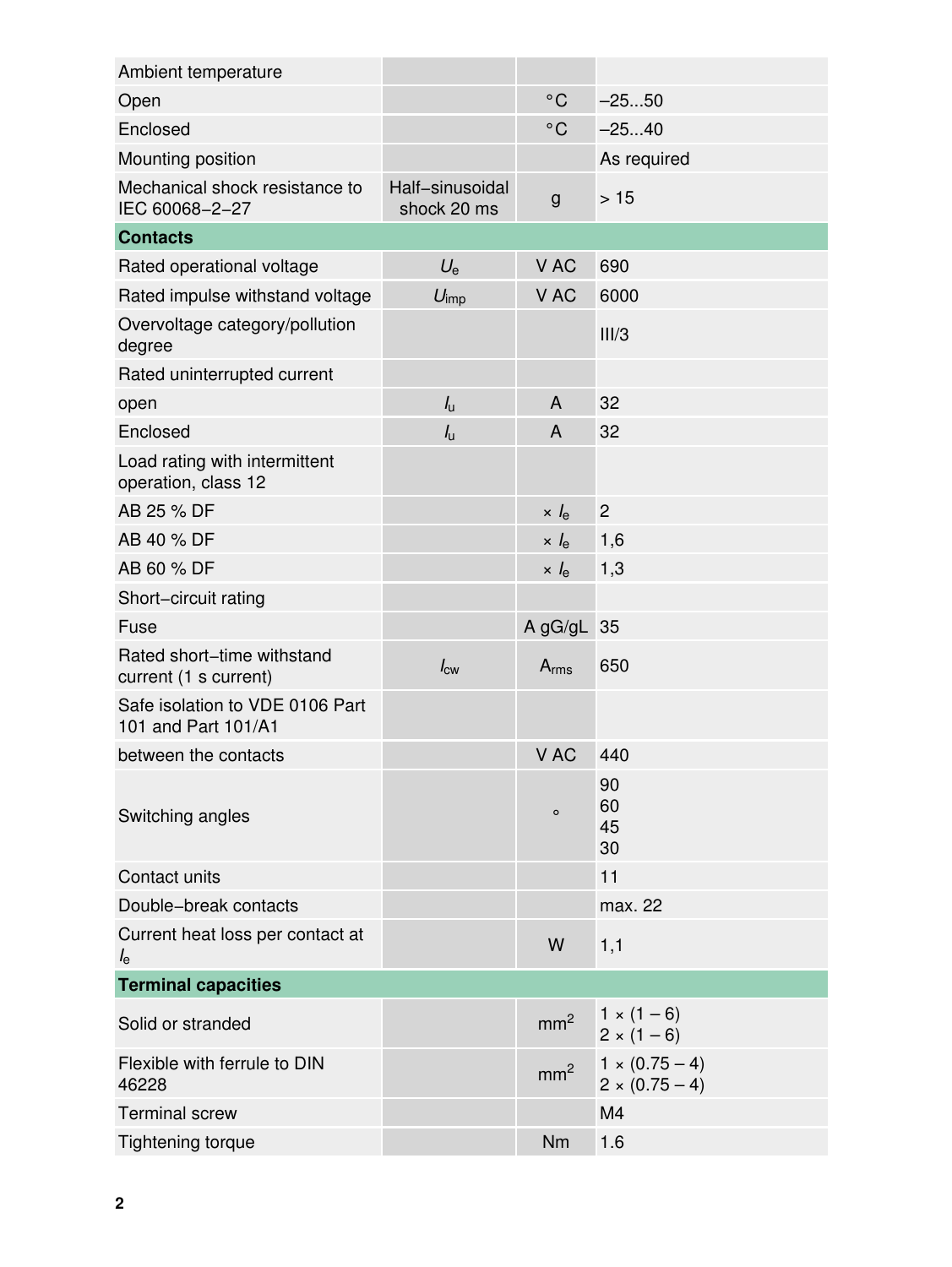| <b>Switching capacity</b>                                             |                |                |                |
|-----------------------------------------------------------------------|----------------|----------------|----------------|
| <b>AC</b>                                                             |                |                |                |
| Rated making capacity $cos =$<br>0.35                                 |                | $\overline{A}$ | 320            |
| Rated breaking capacity, motor<br>load switch $cos = 0.35$            |                |                |                |
| 230 V                                                                 |                | $\overline{A}$ | 260            |
| 400 V                                                                 |                | $\overline{A}$ | 260            |
| 500 V                                                                 |                | $\overline{A}$ | 240            |
| 690 V                                                                 |                | $\overline{A}$ | 170            |
| Rated operational current 440 V<br>load-break switch AC-21A           | $l_{\rm e}$    | A              | 32             |
| AC-3 motor load switch motor<br>rating                                |                |                |                |
| 230 V                                                                 | $\mathsf{P}$   | kW             | 3              |
| 230 V Star-delta                                                      | $\mathsf{P}$   | kW             | 11             |
| 400 V                                                                 | $\mathsf{P}$   | kW             | 5,5            |
| 400 V Star-delta                                                      | $\mathsf{P}$   | kW             | 18,5           |
| 500 V                                                                 | $\mathsf{P}$   | kW             | 15             |
| 500 V Star-delta                                                      | $\mathsf{P}$   | kW             | 22             |
| 690 V                                                                 | $\mathsf{P}$   | kW             | $\mathbf 0$    |
| 690 V Star-delta                                                      | $\mathsf{P}$   | kW             | 22             |
| AC-23A Motor load switches<br>(main switches maintenance<br>switches) |                |                |                |
| 230 V                                                                 | P              | kW             | 7,5            |
| 400 V                                                                 | P              | kW             | 13             |
| 500 V                                                                 | $\overline{P}$ | kW             | 15             |
| Rated operational current control<br>switch AC-15                     |                |                |                |
| 230 V                                                                 | $l_{\rm e}$    | A              | 10             |
| 400 V                                                                 | $l_{\rm e}$    | A              | 6              |
| 500 V                                                                 | $l_{\rm e}$    | $\mathsf{A}$   | $\overline{4}$ |
| <b>DC</b>                                                             |                |                |                |
| DC-1, Load-break switches L/R<br>$= 1$ ms                             |                |                |                |
| Rated operational current                                             | $l_{\rm e}$    | $\mathsf{A}$   | 25             |
| Voltage per contact pair in series                                    |                | V              | 60             |
| <b>DC-21A</b>                                                         |                |                |                |
| Rated operational current 240 V                                       | $I_{\rm e}$    | A              | $\mathbf{1}$   |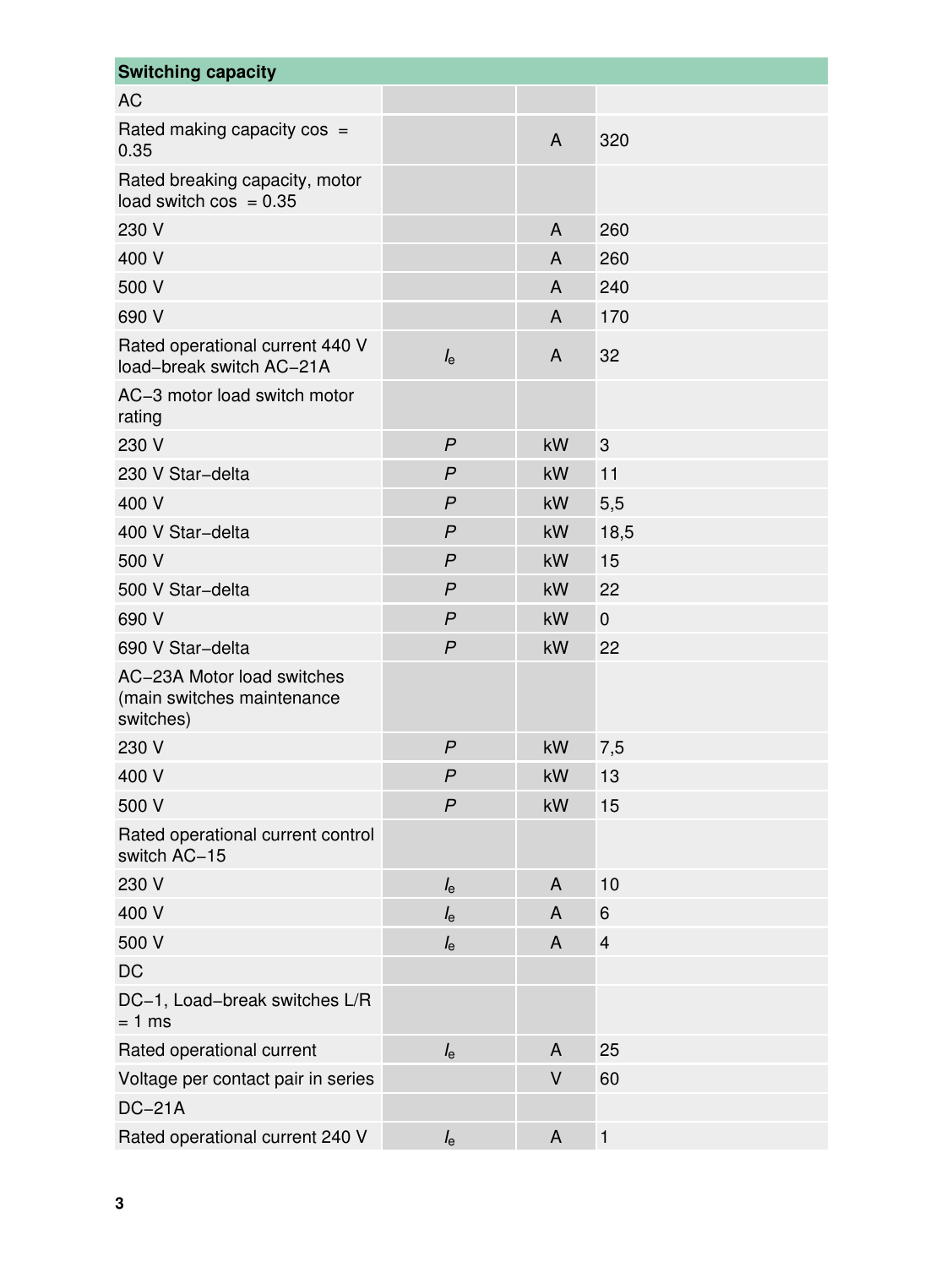| 240 V Contacts                                   |                   | Quantity 1 |                                                                                                                                                                                                                                                                                                                                                                                                                                                                                                        |
|--------------------------------------------------|-------------------|------------|--------------------------------------------------------------------------------------------------------------------------------------------------------------------------------------------------------------------------------------------------------------------------------------------------------------------------------------------------------------------------------------------------------------------------------------------------------------------------------------------------------|
| DC-23A, motor load switch L/R<br>$= 15$ ms       |                   |            |                                                                                                                                                                                                                                                                                                                                                                                                                                                                                                        |
| 24 V                                             |                   |            |                                                                                                                                                                                                                                                                                                                                                                                                                                                                                                        |
| Rated operational current                        | $l_{\rm e}$       | A          | 25                                                                                                                                                                                                                                                                                                                                                                                                                                                                                                     |
| Contacts                                         |                   | Quantity   | $\mathbf{1}$                                                                                                                                                                                                                                                                                                                                                                                                                                                                                           |
| 48 V                                             |                   |            |                                                                                                                                                                                                                                                                                                                                                                                                                                                                                                        |
| Rated operational current                        | $l_{\rm e}$       | A          | 25                                                                                                                                                                                                                                                                                                                                                                                                                                                                                                     |
| Contacts                                         |                   | Quantity 2 |                                                                                                                                                                                                                                                                                                                                                                                                                                                                                                        |
| 60 V                                             |                   |            |                                                                                                                                                                                                                                                                                                                                                                                                                                                                                                        |
| Rated operational current                        | $l_{\rm e}$       | A          | 25                                                                                                                                                                                                                                                                                                                                                                                                                                                                                                     |
| Contacts                                         |                   | Quantity 3 |                                                                                                                                                                                                                                                                                                                                                                                                                                                                                                        |
| 120 V                                            |                   |            |                                                                                                                                                                                                                                                                                                                                                                                                                                                                                                        |
| Rated operational current                        | $l_{\rm e}$       | A          | 12                                                                                                                                                                                                                                                                                                                                                                                                                                                                                                     |
| Contacts                                         |                   | Quantity 3 |                                                                                                                                                                                                                                                                                                                                                                                                                                                                                                        |
| 240 V                                            |                   |            |                                                                                                                                                                                                                                                                                                                                                                                                                                                                                                        |
| Rated operational current                        | $l_{\rm e}$       | A          | 5                                                                                                                                                                                                                                                                                                                                                                                                                                                                                                      |
| Contacts                                         |                   | Quantity 5 |                                                                                                                                                                                                                                                                                                                                                                                                                                                                                                        |
| DC-13, Control switches $L/R =$<br>50 ms         |                   |            |                                                                                                                                                                                                                                                                                                                                                                                                                                                                                                        |
| Rated operational current                        | $l_{\rm e}$       | A          | 20                                                                                                                                                                                                                                                                                                                                                                                                                                                                                                     |
| Voltage per contact pair in series               |                   | V          | 32                                                                                                                                                                                                                                                                                                                                                                                                                                                                                                     |
| Control circuit reliability at 24 V<br>DC, 10 mA | Fault probability | $H_F$      | $<$ 10 <sup>-5</sup> , $<$ 1 fault in 100000<br>operations                                                                                                                                                                                                                                                                                                                                                                                                                                             |
| <b>Notes</b>                                     |                   |            |                                                                                                                                                                                                                                                                                                                                                                                                                                                                                                        |
| <b>Notes</b>                                     |                   |            | For mechanical shock<br>resistance: $T3/I > 12g$<br>Applies to T0(3)/SVB:<br>isolating characteristics to<br>IEC/EN 60947 Ufor rated<br>operational voltage up to<br>500 V AC<br>Applies to rated<br>uninterrupted current $I_u$ of<br>the contact: with<br>T5-4-8344/15 max. 95 A<br>For terminal capacity solid,<br>stranded and flexible:<br>T0(3), (6), (8): Maximum<br>of 2 cross-section sizes<br>difference admissible<br>between 2 conductors<br>$T5(B)-$ : Maximum of 1<br>cross-section size |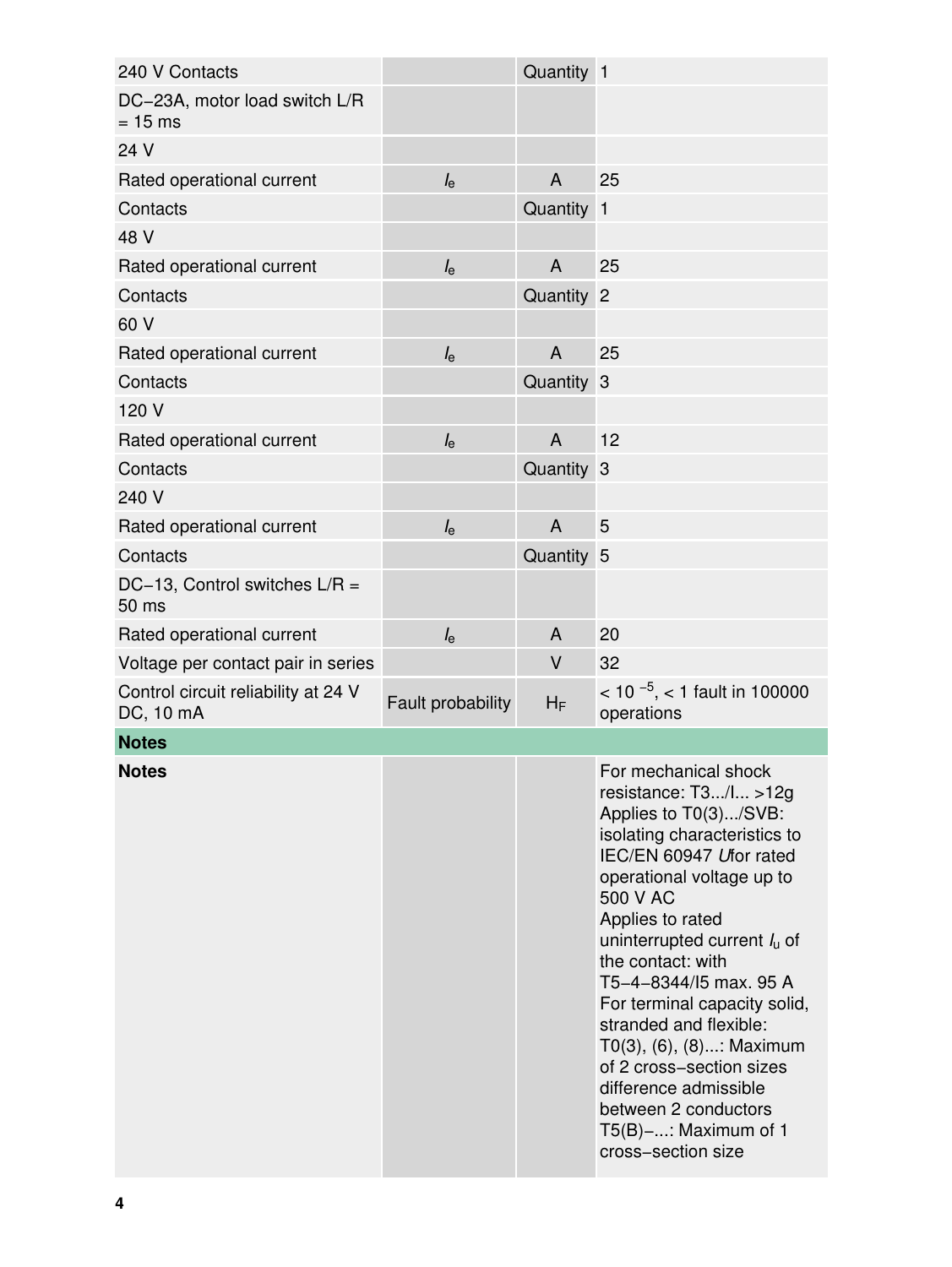difference admissible between 2 conductors For type T8−3−8342/... the following applies: switching angle =  $90^\circ$  and flat connection = 1 busbar 25  $\times$ 5 or 2 busbars  $20 \times 3$ 

## **Dimensions**



 not included Depth of a contact unit: 11.5 mm

## **Dimensions**



3 padlocks

## **Characteristic curve**